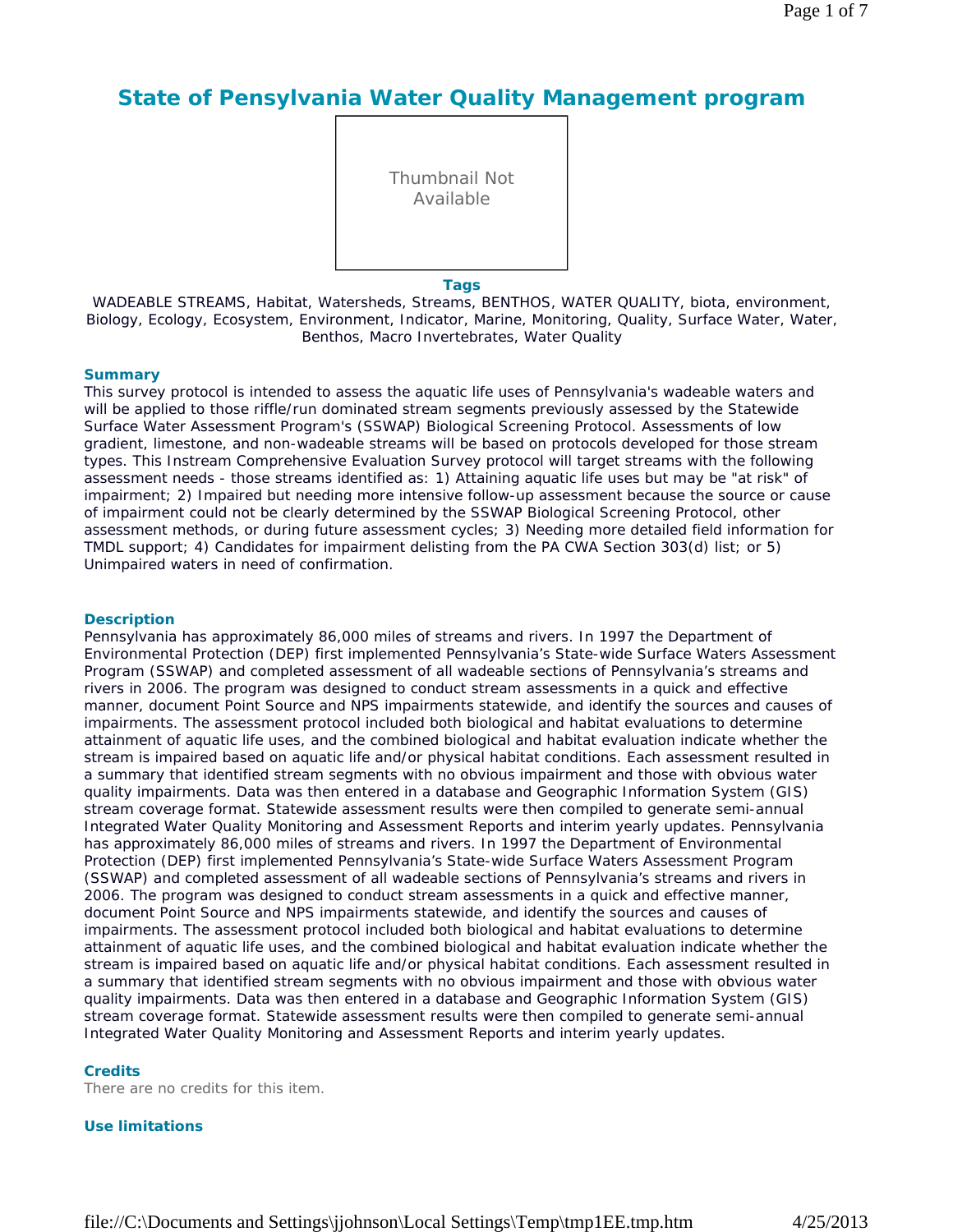Use at your own risk

# **ArcGIS Metadata ►**

# **Citation ►**

TITLE State of Pensylvania Water Quality Management program

*Hide Citation ▲*

# **Resource Details ►**

**CREDITS** 

*Hide Resource Details ▲*

# **Resource Constraints ►**

**CONSTRAINTS** LIMITATIONS OF USE

Use at your own risk

*Hide Resource Constraints ▲*

# **Metadata Details ►**

**\*** LAST UPDATE 2010-03-31

ARCGIS METADATA PROPERTIES METADATA FORMAT ESRI-ISO

CREATED IN ARCGIS 2010-03-30T13:19:05 LAST MODIFIED IN ARCGIS 2010-03-31T13:16:01

AUTOMATIC UPDATES HAVE BEEN PERFORMED NO

*Hide Metadata Details ▲*

# **FGDC Metadata (read-only) ►**

### **Identification ►**

### CITATION

CITATION INFORMATION ORIGINATOR Pensylvania Department of Environmental Protection ORIGINATOR Division of Water Quality Assessment and Standards ORIGINATOR Watershed Assessment Branch PUBLICATION DATE 2013-04-24 TITLE State of Pensylvania Water Quality Management program PUBLICATION INFORMATION PUBLICATION PLACE Annapolis, MD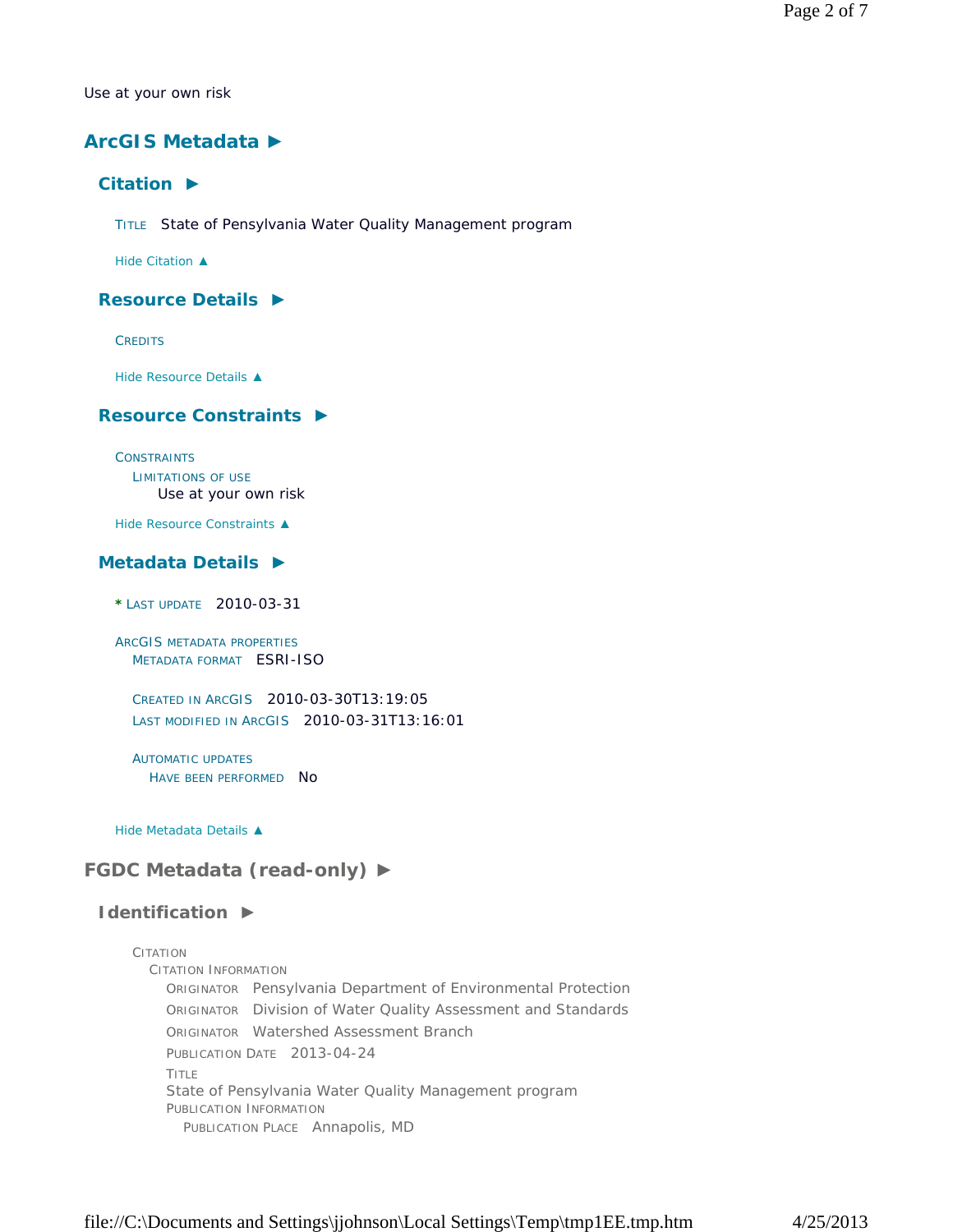PUBLISHER Chesapeake Bay Program (CBP) ONLINE LINKAGE http://data.chesapeakebay.net/?DB=CBP\_NTBENDB ONLINE LINKAGE

http://www.chesapeakebay.net/data/downloads/watershed\_wide\_benthic\_invertebrate\_database

#### **DESCRIPTION**

#### **ABSTRACT**

Pennsylvania has approximately 86,000 miles of streams and rivers. In 1997 the Department of Environmental Protection (DEP) first implemented Pennsylvania's State-wide Surface Waters Assessment Program (SSWAP) and completed assessment of all wadeable sections of Pennsylvania's streams and rivers in 2006. The program was designed to conduct stream assessments in a quick and effective manner, document Point Source and NPS impairments statewide, and identify the sources and causes of impairments. The assessment protocol included both biological and habitat evaluations to determine attainment of aquatic life uses, and the combined biological and habitat evaluation indicate whether the stream is impaired based on aquatic life and/or physical habitat conditions. Each assessment resulted in a summary that identified stream segments with no obvious impairment and those with obvious water quality impairments. Data was then entered in a database and Geographic Information System (GIS) stream coverage format. Statewide assessment results were then compiled to generate semi-annual Integrated Water Quality Monitoring and Assessment Reports and interim yearly updates. Pennsylvania has approximately 86,000 miles of streams and rivers. In 1997 the Department of Environmental Protection (DEP) first implemented Pennsylvania's State-wide

Surface Waters Assessment Program (SSWAP) and completed assessment of all wadeable sections of Pennsylvania's streams and rivers in 2006. The program was designed to conduct stream assessments in a quick and effective manner, document Point Source and NPS impairments statewide, and identify the sources and causes of impairments. The assessment protocol included both biological and habitat evaluations to determine attainment of aquatic life uses, and the combined biological and habitat evaluation indicate whether the stream is impaired based on aquatic life and/or physical habitat conditions. Each assessment resulted in a summary that identified stream segments with no obvious impairment and those with obvious water quality impairments. Data was then entered in a database and Geographic Information System (GIS) stream coverage format. Statewide assessment results were then compiled to generate semi-annual Integrated Water Quality Monitoring and Assessment Reports and interim yearly updates.

#### PURPOSE

This survey protocol is intended to assess the aquatic life uses of Pennsylvania's wadeable waters and will be applied to those riffle/run dominated stream segments previously assessed by the Statewide Surface Water Assessment Program's (SSWAP) Biological Screening Protocol. Assessments of low gradient, limestone, and non-wadeable streams will be based on protocols developed for those stream types. This Instream Comprehensive Evaluation Survey protocol will target streams with the following assessment needs - those streams identified as: 1) Attaining aquatic life uses but may be "at risk" of impairment; 2) Impaired but needing more intensive follow-up assessment because the source or cause of impairment could not be clearly determined by the SSWAP Biological Screening Protocol, other assessment methods, or during future assessment cycles; 3) Needing more detailed field information for TMDL support; 4) Candidates for impairment delisting from the PA CWA Section 303(d) list; or 5) Unimpaired waters in need of confirmation.

TIME PERIOD OF CONTENT

TIME PERIOD INFORMATION SINGLE DATE/TIME CALENDAR DATE 20000413-Present CURRENTNESS REFERENCE Ground condition

### **STATUS**

PROGRESS In work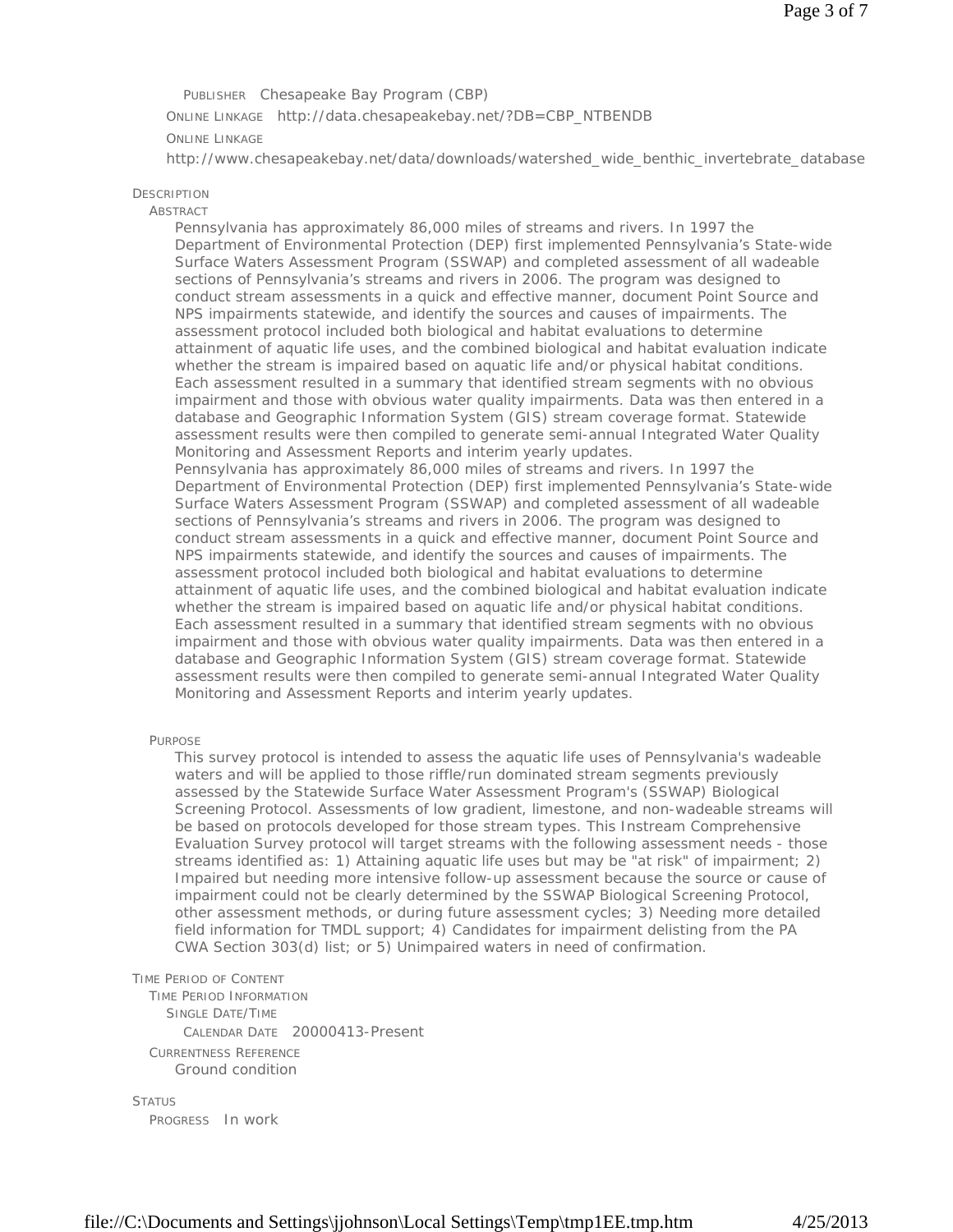MAINTENANCE AND UPDATE FREQUENCY Annually

| SPATIAL DOMAIN                    |  |
|-----------------------------------|--|
| <b>BOUNDING COORDINATES</b>       |  |
| WEST BOUNDING COORDINATE -78.9381 |  |
| EAST BOUNDING COORDINATE -75.4545 |  |
| NORTH BOUNDING COORDINATE 41.9852 |  |
| SOUTH BOUNDING COORDINATE 39.5532 |  |

# KEYWORDS

THEME THEME KEYWORD THESAURUS None THEME KEYWORD WADEABLE STREAMS THEME KEYWORD Habitat THEME KEYWORD Watersheds THEME KEYWORD Streams THEME KEYWORD BENTHOS THEME KEYWORD WATER QUALITY

#### THEME

THEME KEYWORD THESAURUS ISO 19115 Topic Category THEME KEYWORD biota THEME KEYWORD environment

### THEME

|                           | THEME KEYWORD THESAURUS EPA GIS Keyword Thesaurus |
|---------------------------|---------------------------------------------------|
| Theme Keyword Biology     |                                                   |
| THEME KEYWORD Ecology     |                                                   |
| THEME KEYWORD Ecosystem   |                                                   |
| THEME KEYWORD Environment |                                                   |
| THEME KEYWORD Indicator   |                                                   |
| THEME KEYWORD Marine      |                                                   |
| THEME KEYWORD Monitoring  |                                                   |
| THEME KEYWORD Quality     |                                                   |
|                           | THEME KEYWORD Surface Water                       |
| THEME KEYWORD Water       |                                                   |
|                           |                                                   |

### THEME

THEME KEYWORD THESAURUS User THEME KEYWORD Benthos THEME KEYWORD Macro Invertebrates THEME KEYWORD Water Quality

#### PLACE

PLACE KEYWORD THESAURUS None PLACE KEYWORD Pennsylvania

#### ACCESS CONSTRAINTS None

USE CONSTRAINTS Use at your own risk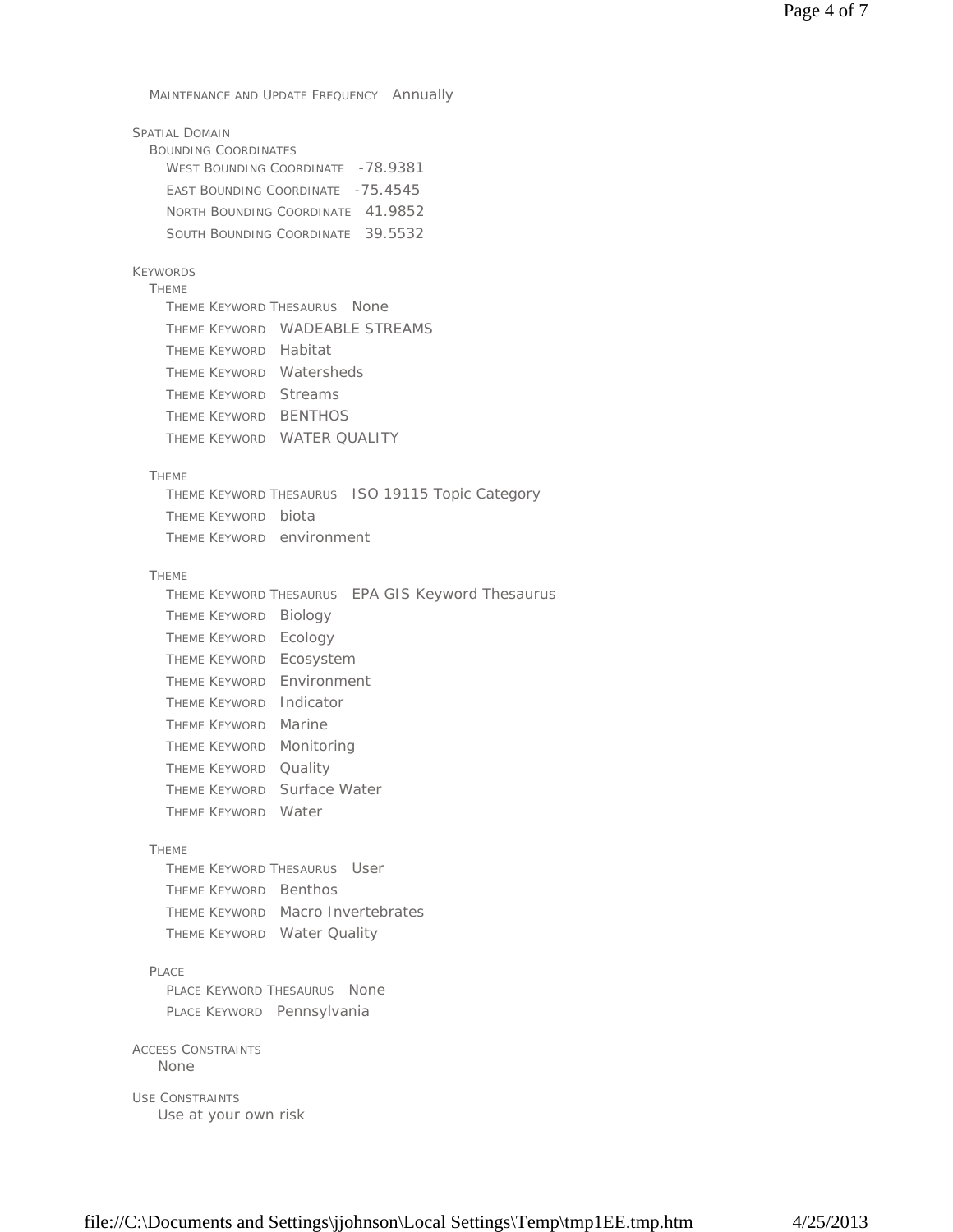POINT OF CONTACT CONTACT INFORMATION CONTACT PERSON PRIMARY CONTACT PERSON Gary Walters CONTACT ORGANIZATION Pennsylvania Department of Environmental Protection, Water Quality Assessments and Standards Division CONTACT POSITION Chief, Assessment Section CONTACT ADDRESS ADDRESS TYPE mailing address ADDRESS PO Box 8555 CITY Harrisburg STATE OR PROVINCE Pennsylvania POSTAL CODE 17105-8555 CONTACT VOICE TELEPHONE 717.783.7964 CONTACT ELECTRONIC MAIL ADDRESS gawalters@state.pa.us CONTACT INSTRUCTIONS SECURITY INFORMATION SECURITY CLASSIFICATION SYSTEM FIPS Pub 199 SECURITY CLASSIFICATION No Confidentiality SECURITY HANDLING DESCRIPTION Standard Technical Controls *Hide Identification ▲* Not Available

# **Data Quality ►**

LOGICAL CONSISTENCY REPORT Not applicable-Data voluntarily reported

COMPLETENESS REPORT Unknown

POSITIONAL ACCURACY

HORIZONTAL POSITIONAL ACCURACY

HORIZONTAL POSITIONAL ACCURACY REPORT

Data were collected using methods that are accurate to within 6-25 meters (EPA National Geospatial Data Policy [NGDP] Accuracy Tier 3). For more information, please see EPA's NGDP at http://epa.gov/geospatial/policies.html

LINEAGE

PROCESS STEP PROCESS DESCRIPTION Metadata imported.

PROCESS DATE 2010-03-30

PROCESS STEP

PROCESS DESCRIPTION

Data was loaded into the CBPO Non-Tidal Benthic Data base.

PROCESS DATE 2010-03-30

PROCESS STEP PROCESS DESCRIPTION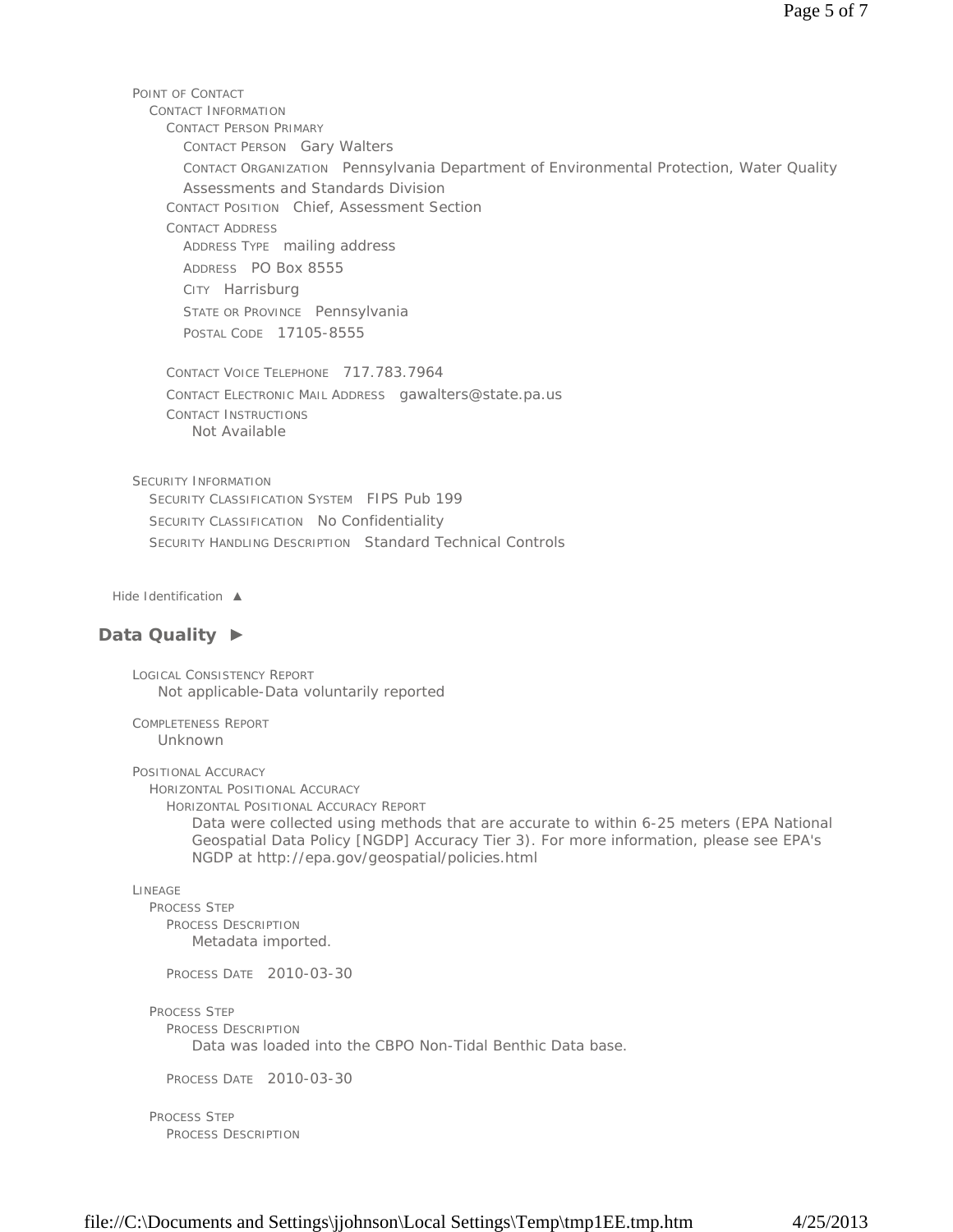2008-2010 Data for Chesapeake Bay Region was extracted from provided and loaded into the CBPO Non-Tidal Benthic Data base.

PROCESS DATE 2011-12-31

*Hide Data Quality ▲*

### **Spatial Reference ►**

HORIZONTAL COORDINATE SYSTEM DEFINITION **GEOGRAPHIC** LATITUDE RESOLUTION 0.000001 LONGITUDE RESOLUTION 0.000001 GEOGRAPHIC COORDINATE UNITS Decimal degrees

GEODETIC MODEL

HORIZONTAL DATUM NAME North American Datum of 1983 ELLIPSOID NAME Geodetic Reference System 1980 SEMI-MAJOR AXIS 6378137.000000 DENOMINATOR OF FLATTENING RATIO 298.257222

*Hide Spatial Reference ▲*

# **Distribution Information ►**

DISTRIBUTOR CONTACT INFORMATION CONTACT PERSON PRIMARY CONTACT PERSON Gary Walters CONTACT ORGANIZATION Pennsylvania Department of Environmental Protection CONTACT POSITION Chief, Assessment Section CONTACT ADDRESS ADDRESS TYPE mailing and physical address ADDRESS Rachel Carson State Office Building ADDRESS 400 Market Street CITY Harrisburg STATE OR PROVINCE Pennsylvania POSTAL CODE 17101 CONTACT VOICE TELEPHONE 717-783-7964 CONTACT FACSIMILE TELEPHONE 717-772-3249 CONTACT ELECTRONIC MAIL ADDRESS gawalters@state.pa.us

CONTACT INSTRUCTIONS unavailavle

RESOURCE DESCRIPTION Downloadable Data

DISTRIBUTION LIABILITY

I, the data requestor, agree to acknowledge the Chesapeake Bay Program and any other agencies and institutions as specified by the Chesapeake Bay Program Office as data providers. I agree to credit the data originators in any publications, reports or presentations generated from this data. I also accept that, although these data have been processed successfully on a computer system at the Chesapeake Bay Program, no warranty expressed or implied is made regarding the accuracy or utility of the data on any other system or for general or scientific purposes, nor shall the act of distribution constitute any such warranty.